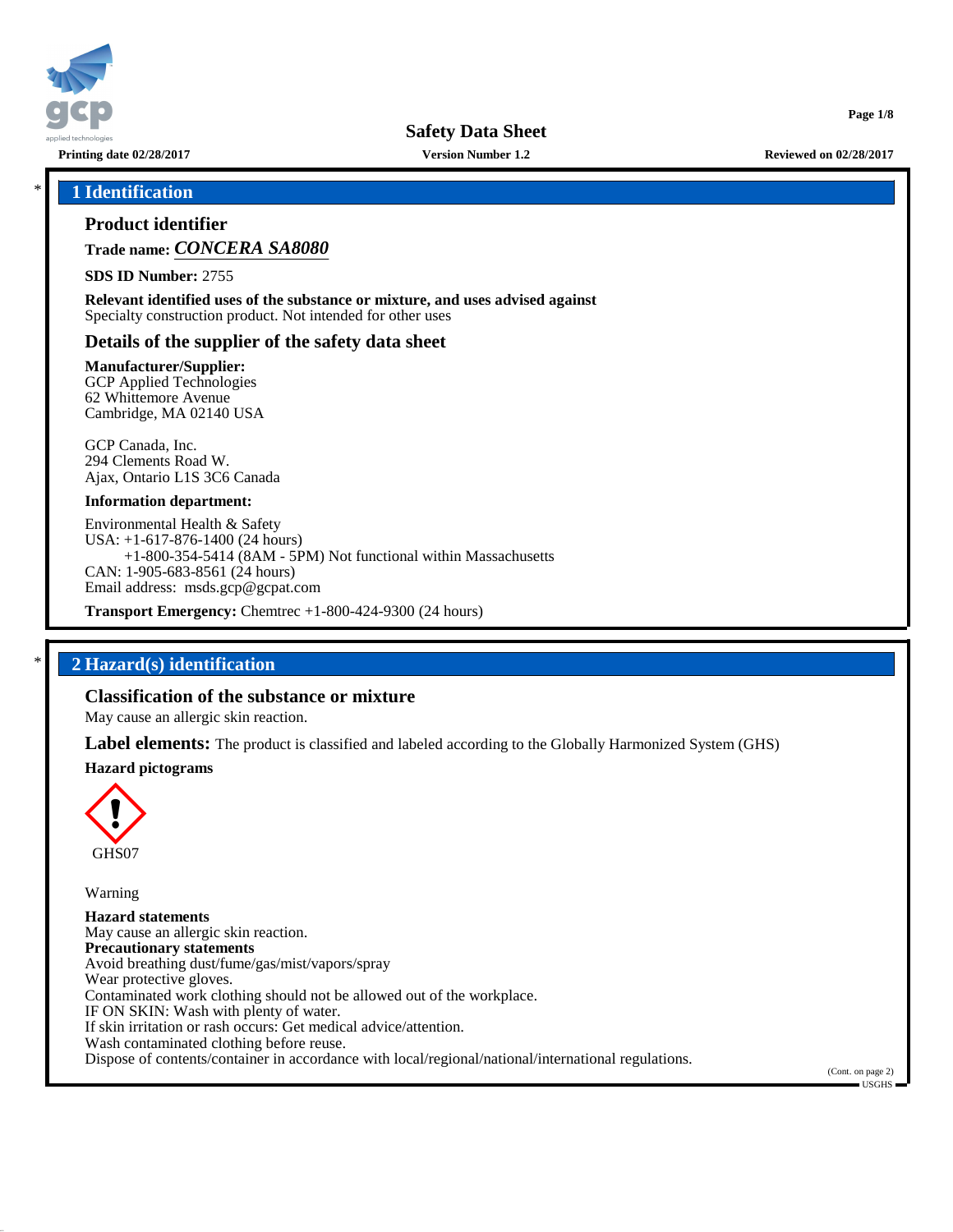### **Trade name:** *CONCERA SA8080*

**NFPA ratings (scale 0 - 4)**

1 1  $\overline{\mathbf{0}}$ 

#### **HMIS-ratings (scale 0 - 4)**

 HEALTH FIRE **REACTIVITY** 0  $\boxed{1}$  $\boxed{1}$  $Health = 1$ Flammability  $= 1$ Reactivity  $= 0$ 

### **Other hazards**

#### **Results of PBT and vPvB assessment**

**PBT:** Not applicable. **vPvB:** Not applicable.

# \* **3 Composition/information on ingredients**

### **Chemical characterization: Mixture**

**Description:** Mixture of the hazardous substance(s) listed below with additional nonhazardous ingredients.

**Hazardous components:**

26172-55-4 5-chloro-2-methyl-2H-isothiazol-3-one 0.0-0.1%

**Additional information:** Non-hazardous ingredients may be listed in Section 15; Right-To-Know disclosure.

### \* **4 First-aid measures**

#### **Description of first aid measures**

**General information:** Get medical advice/attention if you feel unwell.

#### **After inhalation:**

Supply fresh air. If required, provide artificial respiration. Keep patient warm. Consult doctor if symptoms persist.

#### **After skin contact:**

Immediately wash contaminated skin with soap or mild detergent and water. If this chemical soaks clothing, immediately remove clothing and wash skin.

#### **After eye contact:**

Rinse cautiously with water for several minutes.

Seek immediate medical advice.

#### **After swallowing:**

Rinse mouth.

Do NOT induce vomiting.

Never give anything by mouth to an unconscious person.

#### **Information for doctor:**

**Most important symptoms and effects, both acute and delayed** Allergic reactions

**Indication of any immediate medical attention and special treatment needed** No further relevant information available.

 USGHS (Cont. on page 3)

(Cont. from page 1)

**Page 2/8**



 $Health = 1$ 

 $Fire = 1$ Reactivity  $= 0$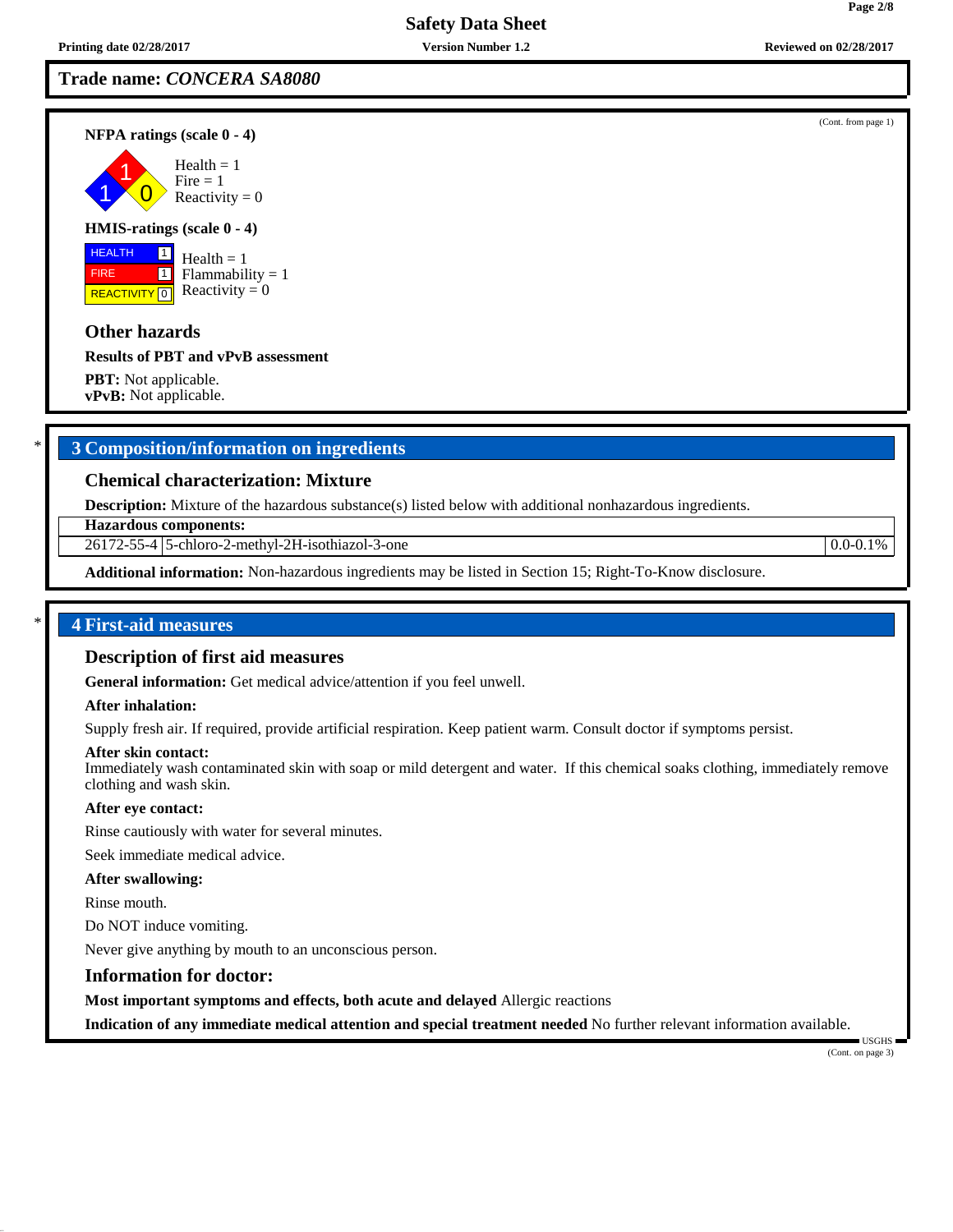# **Trade name:** *CONCERA SA8080*

(Cont. from page 2)

**Page 3/8**

# **5 Fire-fighting measures**

**Special hazards arising from the substance or mixture** No further relevant information available.

**Additional information** Collect contaminated fire fighting water separately. It must not enter the sewage system.

### \* **6 Accidental release measures**

### **Personal precautions, protective equipment and emergency procedures**

Wear protective equipment. Keep unprotected persons away.

### **Methods and material for containment and cleaning up:**

Contain and/or absorb spill with inert material (i.e. sand, vermiculite) then place in a suitable container.

Dispose contaminated material as waste according to section 13 of the SDS.

#### **Reference to other sections**

See Section 7 for information on safe handling.

See Section 8 for information on personal protection equipment.

See Section 13 for disposal information.

### \* **7 Handling and storage**

#### **Handling:**

#### **Precautions for safe handling**

Open and handle receptacle with care. Avoid contact with eyes, skin and clothing. Do not take internally. Practice good personal hygiene to avoid ingestion. Use only with adequate ventilation. Wash clothing before reuse. FOR PROFESSIONAL USE ONLY. KEEP OUT OF CHILDREN'S REACH.

**Information about protection against explosions and fires:** No special measures required.

### **Conditions for safe storage, including any incompatibilities**

**Storage:**

**Information about storage in one common storage facility:** No special measures required.

**Further information about storage conditions:** Keep receptacle tightly sealed.

**Specific end use(s)** No further relevant information available.

# \* **8 Exposure controls/personal protection**

**Additional information about design of technical systems:** No further data; see item 7.

### **Control parameters**

**Components with limit values that require monitoring at the workplace:** The product does not contain any relevant quantities of materials with critical values that have to be monitored at the workplace.

**Additional information:** The lists that were valid during the creation were used as basis.

#### **Exposure controls**

**Personal protective equipment:**

**General protective and hygienic measures:** The usual precautionary measures for handling chemicals should be followed. (Cont. on page 4)

USGHS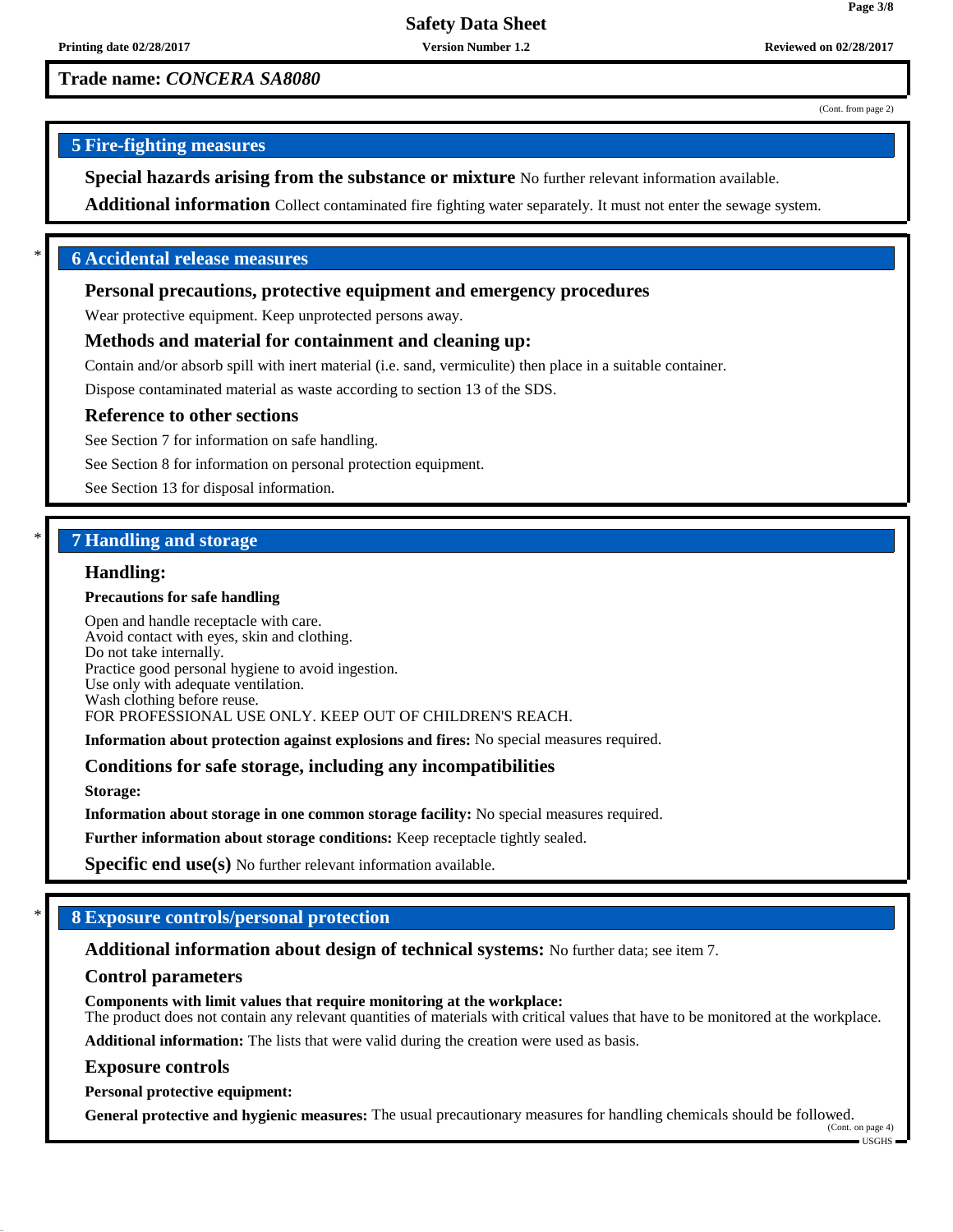**Printing date 02/28/2017 Version Number 1.2 Reviewed on 02/28/2017**

# **Trade name:** *CONCERA SA8080*

# **Breathing equipment:**

Control exposure to ingredients with workplace control parameters if mentioned above. If no ingredients are listed, respiratory protection is generally not required.

If exposure limits are listed and may be exceeded, use approved respiratory protective equipment and filter type appropriate for the listed ingredients. (NIOSH, CEN, etc.).

**Protection of hands:** Rubber or other impervious gloves should be worn to prevent skin contact.

## **Eye protection:**

Safety glasses with side shield protection.



A face shield should also be worn if there is potential exposure to splash or spray.

### **Body protection:**

Use personal protective equipment as required.

Take off contaminated clothing.

# \* **9 Physical and chemical properties**

| Information on basic physical and chemical properties                                                                                      |                                                                                                                    |  |
|--------------------------------------------------------------------------------------------------------------------------------------------|--------------------------------------------------------------------------------------------------------------------|--|
| <b>General Information</b><br>Appearance:<br>Form:<br>Color:<br>Odor:<br><b>Odor threshold:</b>                                            | Liquid<br>According to product specification<br>Characteristic<br>Not determined.                                  |  |
| pH-value $(\sim)$ at 20 °C (68 °F):                                                                                                        | 6                                                                                                                  |  |
| <b>Change in condition</b><br><b>Melting point/Melting range:</b><br><b>Boiling point/Boiling range:</b><br><b>Flash point:</b><br>Method: | Undetermined.<br>100 °C (212 °F)<br>Not determined<br>(estimated) Aqueous system.                                  |  |
| <b>Flammability (solid, gaseous):</b>                                                                                                      | Not applicable.                                                                                                    |  |
| <b>Decomposition temperature:</b><br>Auto igniting:<br>Danger of explosion:                                                                | Not determined.<br>Product is not selfigniting.<br>Product does not present an explosion hazard.                   |  |
| <b>Explosion limits:</b><br>Lower:<br><b>Upper:</b><br><b>VOC Content (max):</b>                                                           | Not determined.<br>Not determined.<br>Not determined.                                                              |  |
| Vapor pressure:<br>Density: (~) at 20 °C (68 °F)<br><b>Relative density</b><br>Vapor density<br><b>Evaporation rate</b>                    | Not determined.<br>$1.1$ g/cm <sup>3</sup> (9.18 lbs/gal)<br>Not determined.<br>Not determined.<br>Not determined. |  |
| Solubility in / Miscibility with<br>Water:                                                                                                 | Not miscible or difficult to mix.                                                                                  |  |
|                                                                                                                                            | (Cont. on page 5)<br>100110                                                                                        |  |

USGHS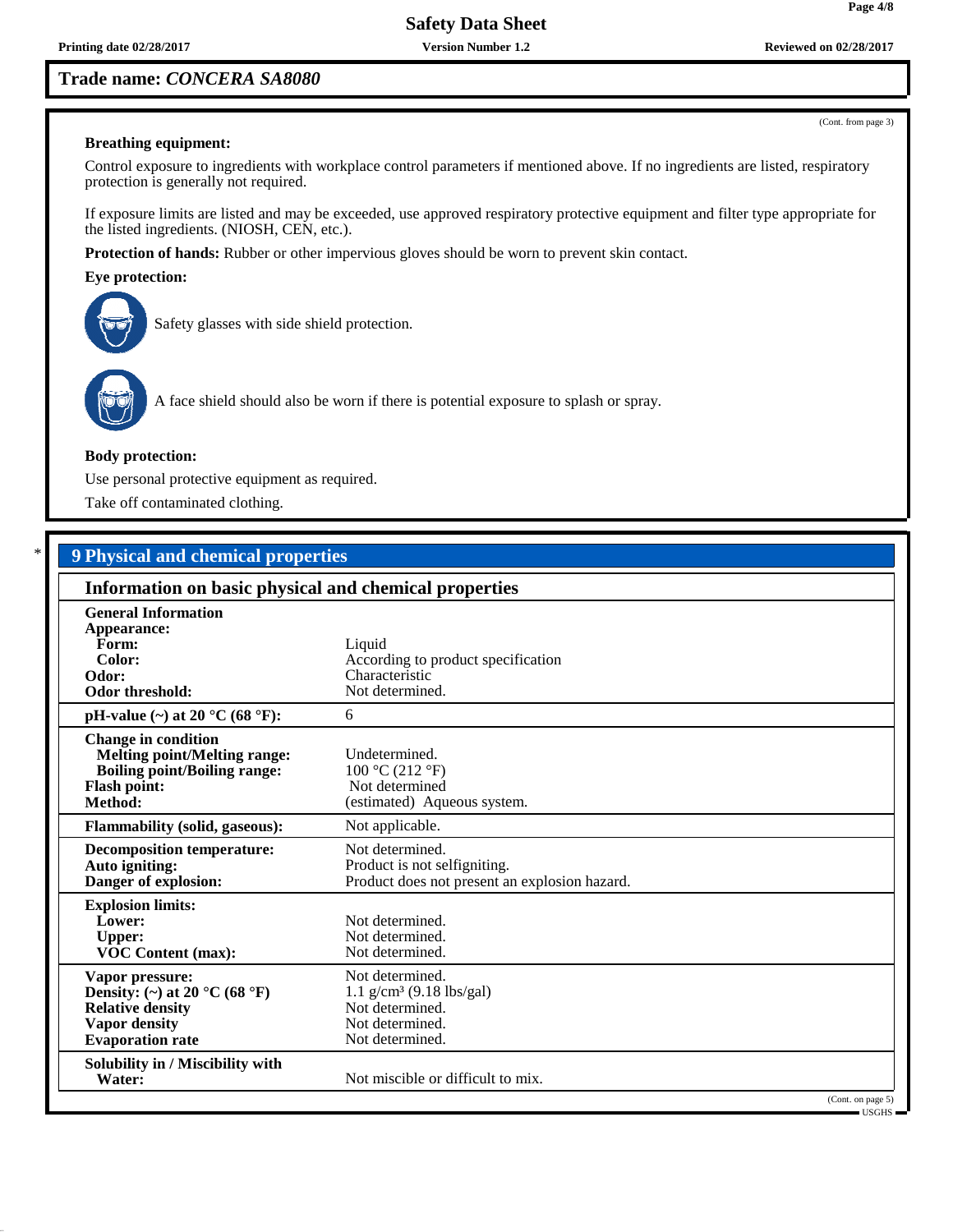**Page 5/8**

# **Trade name:** *CONCERA SA8080*

|                                                          | (Cont. from page 4)                        |
|----------------------------------------------------------|--------------------------------------------|
| Partition coefficient (n-octanol/water): Not determined. |                                            |
| <b>Viscosity:</b>                                        |                                            |
| Dynamic:                                                 | Not determined.                            |
| Kinematic:                                               | Not determined.                            |
| Molecular weight                                         | Not applicable.                            |
| <b>Other information</b>                                 | No further relevant information available. |

# **10 Stability and reactivity**

**Reactivity** Stable under normal conditions.

**Chemical stability**

**Thermal decomposition:** No decomposition if used according to specifications.

**Possibility of hazardous reactions** No further relevant information available.

**Conditions to avoid** No further relevant information available.

**Incompatible materials:** No further relevant information available.

**Hazardous decomposition products:** Carbon monoxide and carbon dioxide

# \* **11 Toxicological information**

## **Information on toxicological effects**

**Acute toxicity:**

#### **Primary irritant effect:**

**on the skin:** No irritating effect expected

**on the eye:** No irritating effect expected

**inhalation:** No irritating effect expected

**Sensitization:** May cause an allergic skin reaction.

### **Additional toxicological information:**

**Carcinogenic categories**

**IARC (International Agency for Research on Cancer) Human Carcinogenicity: Group 1- Positive, Group 2A- Probable, Group 2B- Possible, Group 3- Not Classifiable**

None of the ingredients is listed.

**NTP (National Toxicology Program)**

**K–Known to be carcinogenic, R–May reasonably be anticipated to be carcinogenic**

None of the ingredients is listed.

**OSHA-Ca (Occupational Safety & Health Administration)**

None of the ingredients is listed.

# **12 Ecological information**

#### **Toxicity**

**Aquatic toxicity:** No further relevant information available.

**Persistence and degradability** No further relevant information available.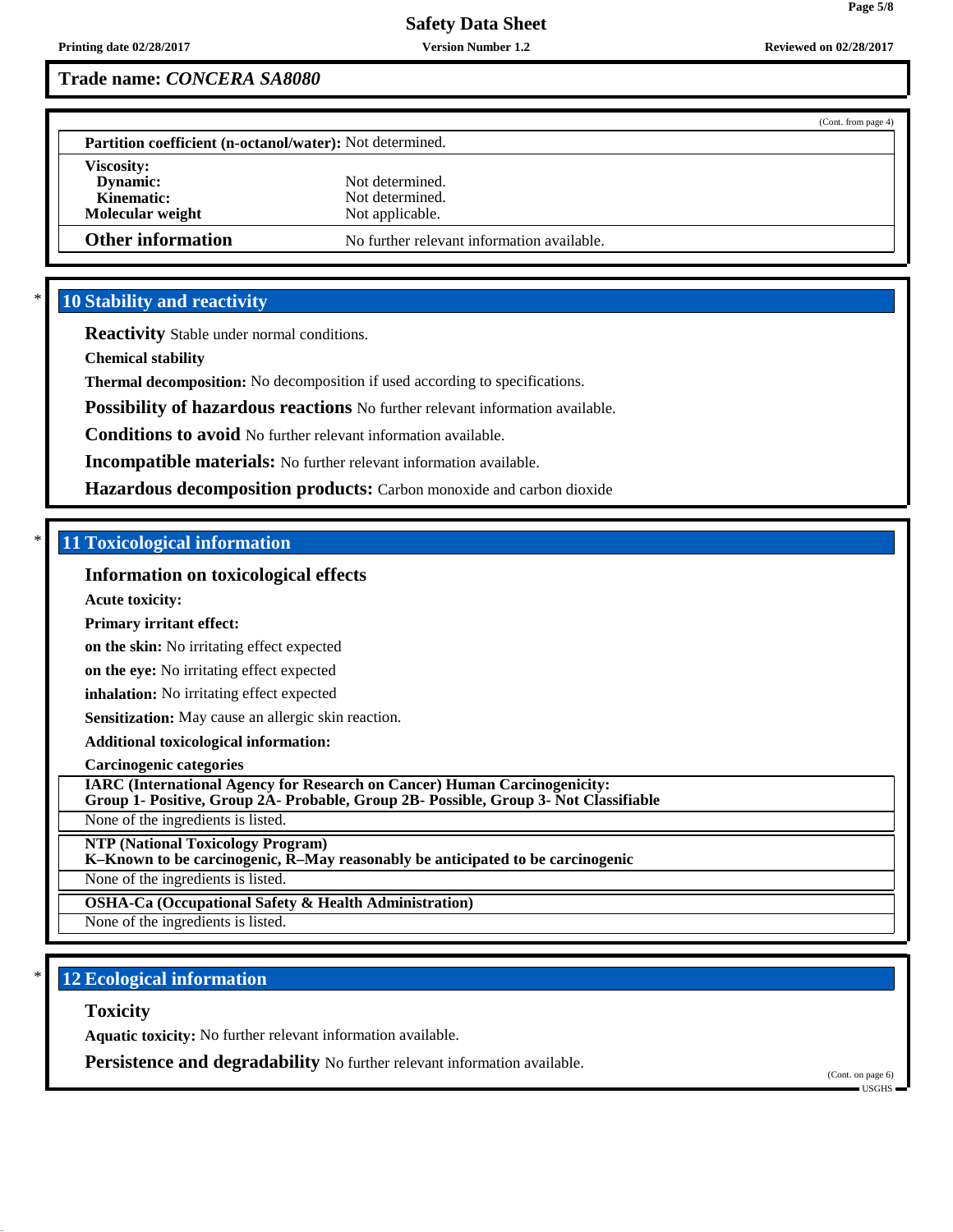**Printing date 02/28/2017 Version Number 1.2 Reviewed on 02/28/2017**

# **Trade name:** *CONCERA SA8080*

(Cont. from page 5)

# **Behavior in environmental systems:**

**Bioaccumulative potential** No further relevant information available.

**Mobility in soil** No further relevant information available.

### **Additional ecological information:**

**General notes:** Do not allow undiluted product or large quantities of it to reach ground water, water course or sewage system.

# **Results of PBT and vPvB assessment**

**PBT:** Not applicable. **vPvB:** Not applicable.

**Other adverse effects** No further relevant information available.

### **13 Disposal considerations**

**Disposal methods:** Comply with Federal, State and local regulations.

**Recommendation:**



Must not be disposed of together with household garbage. Do not allow product to reach sewage system.

### **Uncleaned packagings:**

**Recommendation:** Disposal must be made according to official regulations.

| <b>14 Transport information</b>                           |                                                                                                          |                            |
|-----------------------------------------------------------|----------------------------------------------------------------------------------------------------------|----------------------------|
| <b>UN-Number</b><br>DOT, IMDG, IATA                       | Not applicable.                                                                                          |                            |
| UN proper shipping name<br>DOT, IMDG, IATĀ                | Not applicable.                                                                                          |                            |
| <b>Transport hazard class(es)</b>                         |                                                                                                          |                            |
| DOT, IMDG, IATA<br><b>Class</b>                           | Not applicable.                                                                                          |                            |
| <b>Packing group</b><br>DOT, IMDG, IATA                   | Not applicable.                                                                                          |                            |
| <b>Environmental hazards:</b><br><b>Marine pollutant:</b> | N <sub>o</sub>                                                                                           |                            |
| <b>Special precautions for user</b>                       | Not applicable.                                                                                          |                            |
|                                                           | Transport/Additional information: Not classified as a dangerous good for transport by road, rail or air. |                            |
| <b>DOT</b><br><b>Remarks:</b>                             | Not Regulated.                                                                                           |                            |
| <b>IMDG</b><br><b>Remarks:</b><br><b>IATA</b>             | Not Regulated.                                                                                           |                            |
| <b>Remarks:</b>                                           | Not Regulated.                                                                                           |                            |
|                                                           |                                                                                                          | (Cont. on page 7)<br>USGHS |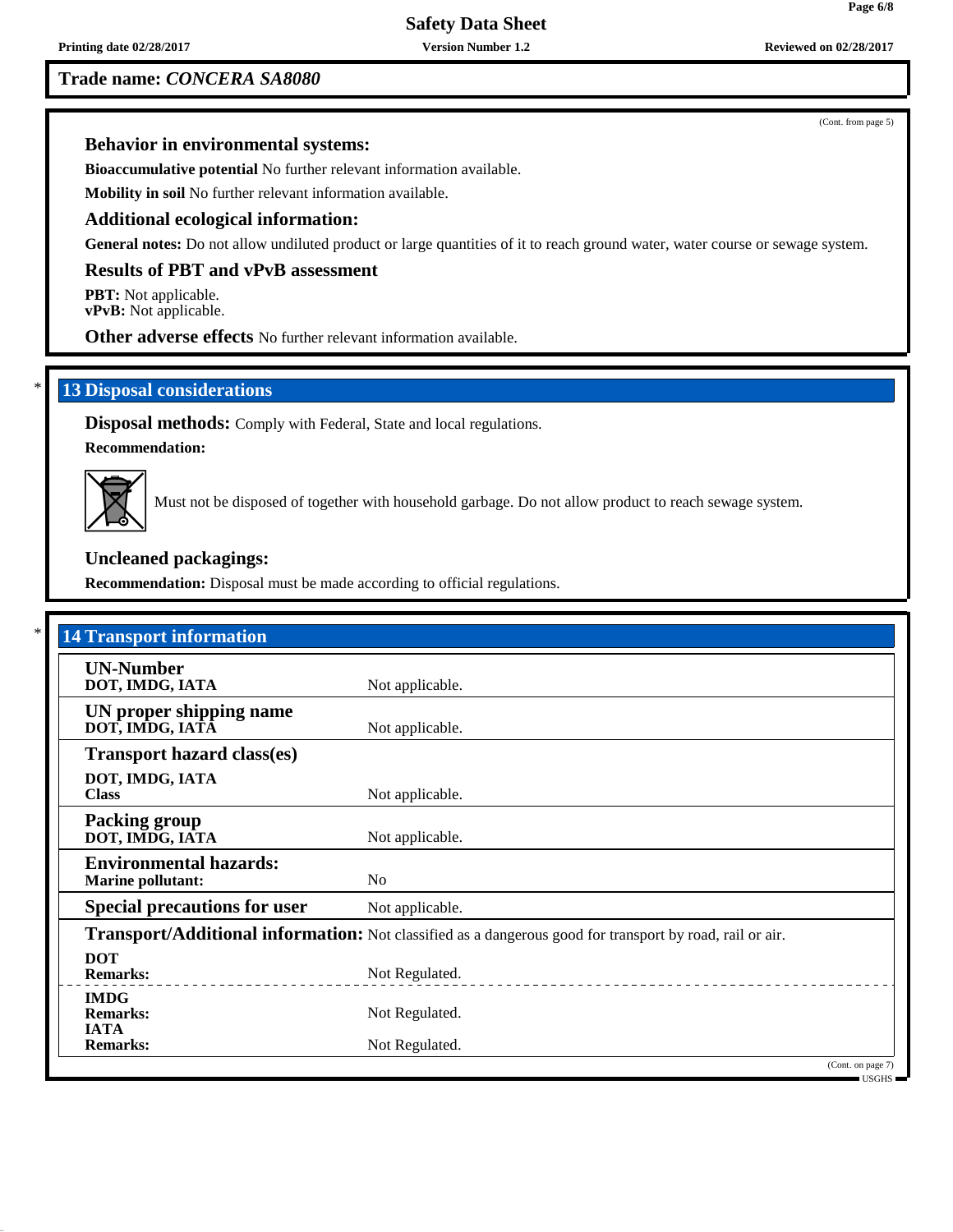**Page 7/8**

(Cont. from page 6)

**Trade name:** *CONCERA SA8080*

**UN "Model Regulation":** Not applicable.

| <b>15 Regulatory information</b>                                                                                                                    |
|-----------------------------------------------------------------------------------------------------------------------------------------------------|
| <b>SARA (Superfund Amendments and Reauthorization Act)</b>                                                                                          |
| Section 302/304 (extremely hazardous substances):                                                                                                   |
| None of the ingredients is listed.                                                                                                                  |
| Section 313 Reportable Ingredients (Chemicals present below reporting threshold are exempt):                                                        |
| None of the ingredients is listed.                                                                                                                  |
| SARA Section 312/Tier I & II Hazard Categories: Health Hazard - Respiratory or Skin Sensitization                                                   |
| <b>North America Chemical Inventory Status</b>                                                                                                      |
| <b>TSCA (Toxic Substances Control Act - United States):</b>                                                                                         |
| All ingredients are listed or exempt from listing unless otherwise noted below.                                                                     |
| <b>CEPA</b> (Canadian DSL):                                                                                                                         |
| All ingredients are listed or exempt from listing unless otherwise noted below.                                                                     |
| <b>Right to Know Ingredient Disclosure:</b>                                                                                                         |
| Proprietary polyacrylate                                                                                                                            |
| Methacrylic polymer                                                                                                                                 |
| 527-07-1 Sodium gluconate                                                                                                                           |
| 7732-18-5 Water                                                                                                                                     |
| <b>California Proposition 65</b>                                                                                                                    |
| <b>Chemicals known to cause cancer:</b>                                                                                                             |
| Sodium o-phenylphenol                                                                                                                               |
| Chemicals known to cause reproductive toxicity for females:                                                                                         |
| None of the ingredients is listed.                                                                                                                  |
| Chemicals known to cause reproductive toxicity for males:                                                                                           |
| None of the ingredients is listed.                                                                                                                  |
| Chemicals known to cause developmental toxicity:                                                                                                    |
| None of the ingredients is listed.                                                                                                                  |
| <b>Carcinogenicity Categories</b>                                                                                                                   |
| <b>EPA (Environmental Protection Agency)</b>                                                                                                        |
| None of the ingredients is listed.                                                                                                                  |
| TLV-ACGIH (THE American Conference of Governmental Industrial Hygienists)                                                                           |
| Human Carcinogen - A1 Confirmed, A2 Suspected, A3 Unknown Relevance, A4 Not Classifiable                                                            |
| None of the ingredients is listed.                                                                                                                  |
| NIOSH-Cancer (National Institute for Occupational Safety and Health)                                                                                |
| None of the ingredients is listed.                                                                                                                  |
| Volatile Organic Compounds (VOC) reported per the Emission Standards.<br>If no g/L value is provided this product is not subject to above standard. |

# **16 Other information**

The data included herein are presented in accordance with various environment, health and safety regulations. It is the responsibility of a recipient of the data to remain currently informed on chemical hazard information, to design and update its own program and to comply with all national, federal, state and local laws and regulations applicable to safety, occupational health, right-to-know and environmental protection.

### **Department issuing SDS:**

GCP Applied Technologies 62 Whittemore Avenue Cambridge, MA 02140 USA